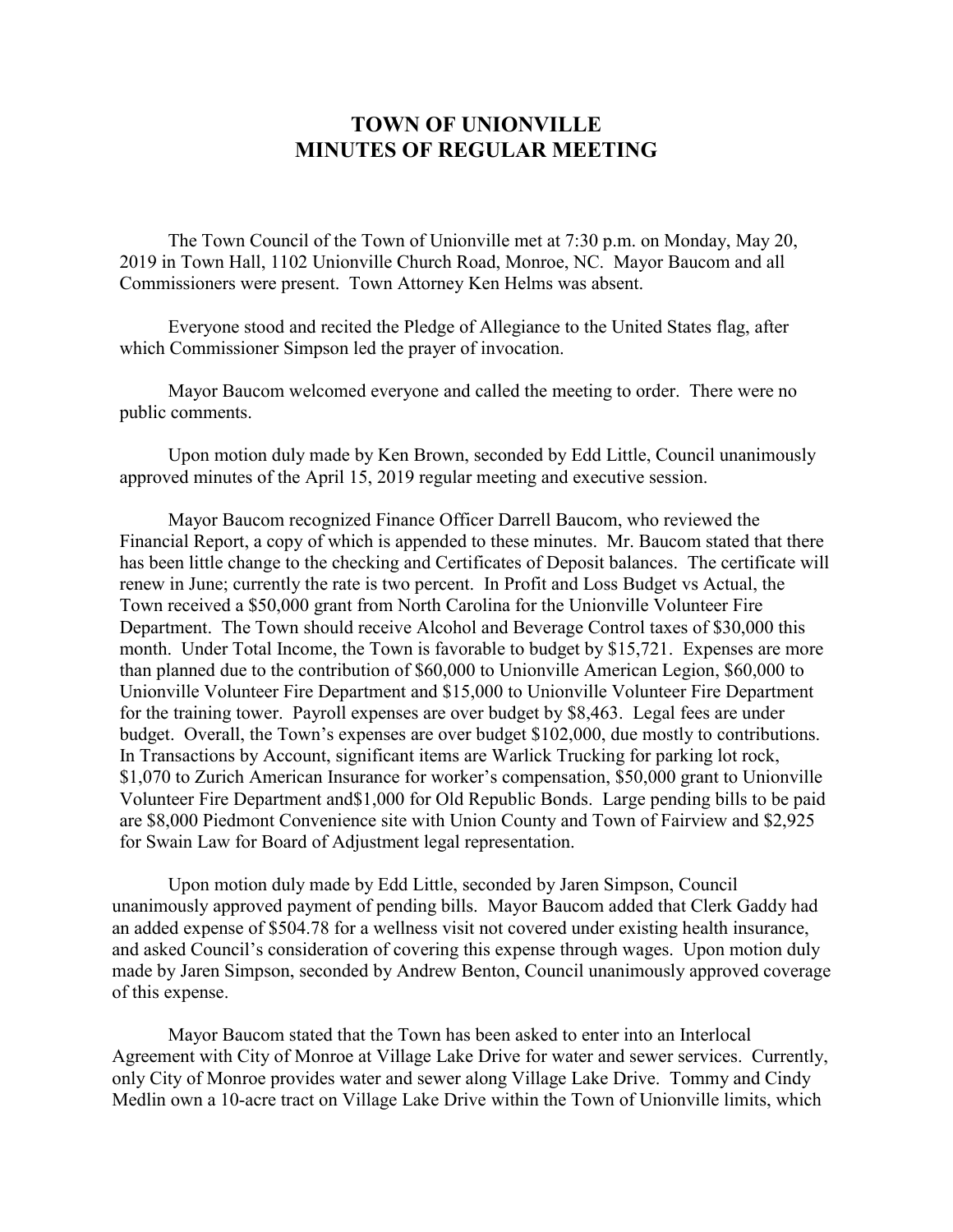they would like to sell to Mr. Tony Taylor. Mr. Taylor states that he plans to divide this parcel into five two-acre tracts and would like for City of Monroe to provide water and sewer utilities to these lots, as it will increase the value of the land. City of Monroe has agreed to provide these services if Town of Unionville will enter into an Interlocal Agreement. Mayor Baucom and Commissioner Benton met with City of Monroe ManagerLarry Faison and Water Resources Manager Russ Colbath recently and Monroe officials recommended a joint meeting between Unionville Town Council, Ken Helms, Mr. Faison and Mr. Colbath to discuss details. City of Monroe officials have indicated that they would consider providing these services on a small scale. Town of Unionville could have the final decision on a case-by-case basis. Upon motion duly made by Ken Brown, seconded by Gene Price, Council unanimously agreed to pursue a meeting with City of Monroe officials and our attorney to discuss details of an Interlocal Agreement. Clerk Gaddy will work with Monroe officials to set up a special meeting preferably on a Monday evening in mid-June. Mr. Taylor expressed his appreciation to the Town Council in working with him on this project.

In considering the Piedmont High School Athletes of the Year, upon motion duly made by Ken Brown, seconded by Edd Little, Council unanimously approved recognizing James Price and Katie Verrill. A trophy will be awarded to each of them at the PHS Awards Ceremony.

Mayor Baucom stated that when he was in school, they recognized outstanding seniors who possessed good character, academics and civic duty. Dr. Tyson and Counselor Joanna Ellis have requested recommendations from each of their ten departments at Piedmont High School for candidates who reflect these qualities and have provided a list of ten outstanding seniors. Upon motion duly made by Ken Brown, seconded by Andrew Benton, Council unanimously approved recognition of these young men and women at the PHS Awards Ceremony with a certificate, and a plaque to be presented to them before the end of school. A list of seniors is appended to these minutes.

Mayor Baucom recognized Ms. Shelly Holt, Fund-raising chair with Piedmont High School Marching Band. Her daughter is a sophomore in the band. They are planning for marching season by fund-raising. Band directors receive a salary, but they must raise money for many things. They hope to replace 20-year-old equipment totaling \$200,000 for instruments alone. Immediate needs for rumbas total \$5,000-\$6,000 each; timpani's \$20,000 each; baritones \$3,000 each and tubas \$8,000 each. Their annual budget is \$85,500 and some families can't pay their dues. Band members learn leadership, teamwork, support and love for each other. This year celebrates the  $50<sup>th</sup>$  year of band at PHS. They want to commission a copyrighted piece of music specifically written for the Piedmont High Band. This will take up to eight months to write and will cost approximately \$3,000. They would like to have a 50-year band celebration on campus. They are contacting other sponsors also; Town of Fairview invited them back in July. Mayor Baucom made inquiry as to their deadline. Ms. Holt stated that they will begin planning in June and July. He stated that the Town will consider this during budget discussions in June.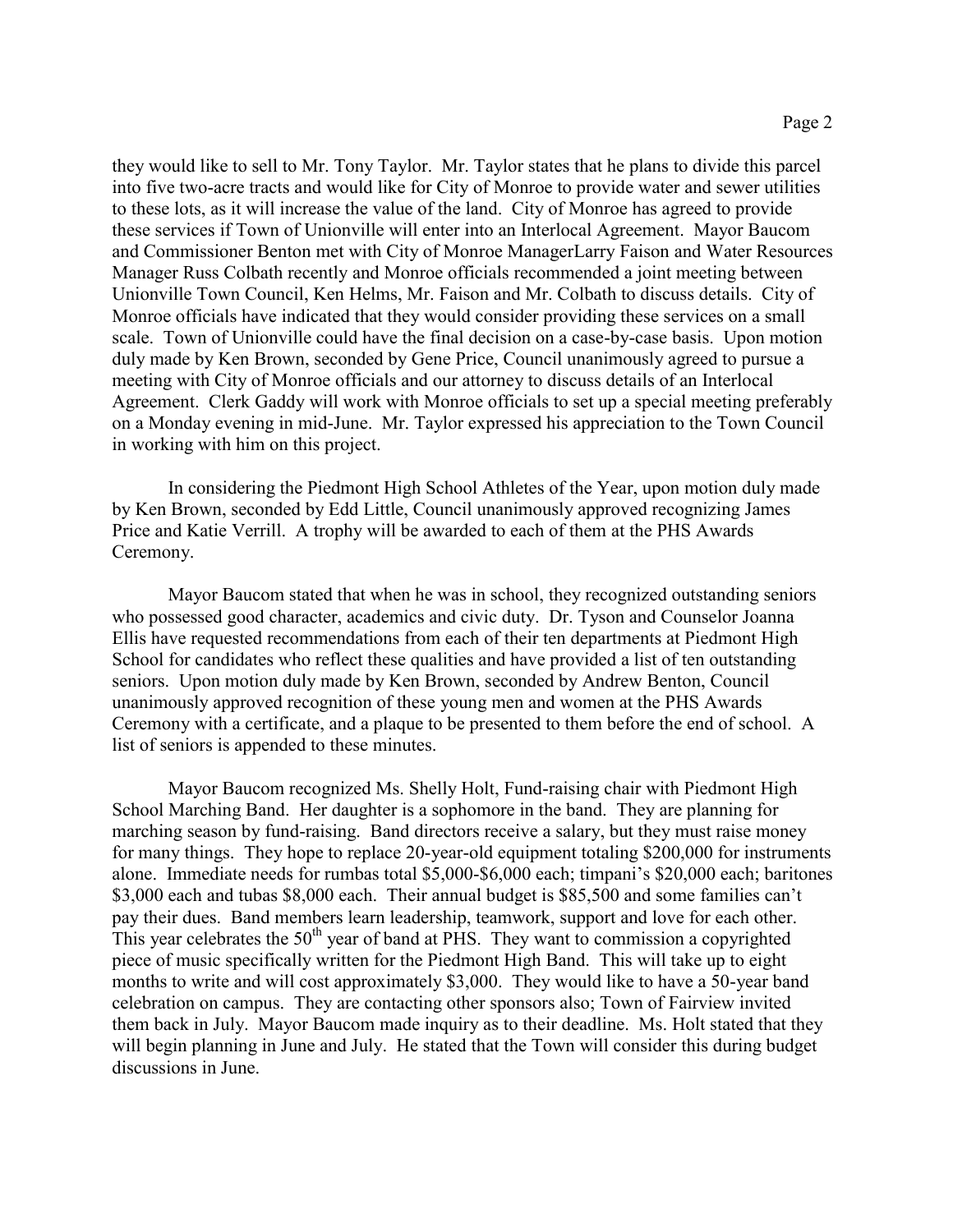There being no one present from Council on Aging, Mayor Baucom reviewed the NFocus Agreement for Planning and Code Consulting Services for 2019-2020. Clerk Gaddy stated that Attorney Helms has looked over it and determined it is the same as last year. All services are provided on an as-needed basis. Upon motion duly made by Edd Little, seconded by Jaren Simpson, Council unanimously approved the NFocus Agreement, a copy of which is appended to these minutes.

In considering appointments to Unionville's Planning Board, upon motion duly made by Edd Little, seconded by Jaren Simpson, Council unanimously appointed Barry Baucom to Planning Board member, a three-year term. Upon motion duly made by Jaren Simpson, seconded by Andrew Benton, Council unanimously appointed Matthew Price to Planning Board alternate, a three-year term. In considering Board of Adjustment alternate Todd Loving's expired term, Council tabled this decision until the June 17, 2019 meeting.

Mayor Baucom set a public hearing for 7:15 pm on Monday, June 17, 2019 to hear comments regarding Text Amendment #TC-19-02, to define barns and exempt barns from the accessory structure definition in definitions and Section 150 (b) (3).

Mayor Baucom and Commissioners Benton, Brown, Little and Price will plan to ride in the July  $4<sup>th</sup>$  parade. Clerk Gaddy and Deputy Clerk Braswell will arrange transportation.

Upon motion duly made by Edd Little, seconded by Jaren Simpson, Council unanimously approved vacation days of June 10-14, 2019 for Clerk Gaddy.

Budget and Finance Officer Darrell Baucom reviewed the proposed 2019-2020 Budget with Council. He stated that the Fund Balance appropriated shows an anticipated excess of income over expense of \$184,775. Investment Income is based on balance of \$2,600,000 certificate of deposit earning 2% and approximately \$150 per month in the money market account. Solid waste is based on trends. Ad valorem taxes reflect the estimate from Union County Tax Administration for real and personal property taxes. The total assessed amount is \$509,000,000 with a 2 cents per \$100 valuation rate and a 98 percent collection rate. He subtracted farm-deferred taxes and the total ad valorem amount is \$94,000. Alcohol and beverage taxes are based on trends. Franchise taxes reflect that the General Assembly is trying to reduce franchise and increase sales taxes. NC League of Municipalities estimates a one percent reduction in franchise taxes, which would be \$230,000 for Unionville. Motor Vehicle tax value is \$73,000,000 at 2 cents rate with 100 percent collection rate equals \$14,500. Sales and use taxes are estimated to increase 4.5% to \$35,000. Zoning fees are based on trends and equals \$10,000. The total revenue is estimated at 471,800 of which \$184,775 will be deposited into savings.

On the expense side, advertising, bank fees and collection fees are all based on trends. Contributions include \$60,000 to Unionville Volunteer Fire Department and \$25,000 to various other charities. This year the Town gave \$60,000 to American Legion Post #535; the \$50,000 grant for the VFD passed through the Town and the Town also gave \$15,000 toward the VFD